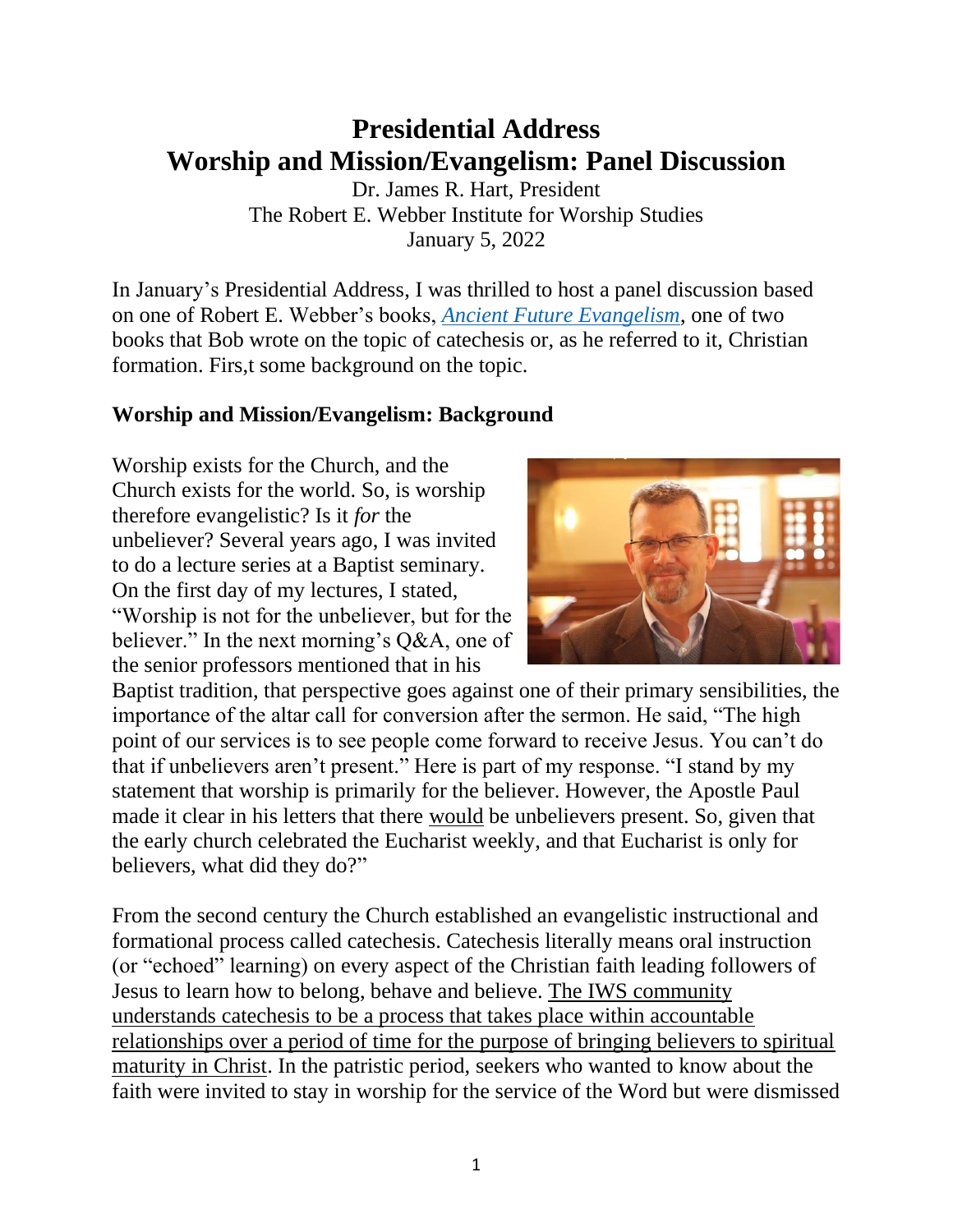with a kiss of peace and sent to be instructed on the faith while the baptized stayed for the Eucharist. The instruction of seekers was focused primarily on three topics: moral and ethical behavior, beliefs, and prayer. Christian moral and ethical behavior was taught using the Ten Commandments, Christian beliefs were taught using the Apostles Creed, and Christian prayer was taught using the Lord's Prayer. The candidates for baptism, called the elect, were baptized at the Great Paschal Vigil, which started after sundown on Holy Saturday. Before being baptized the elect had to recite from memory the Creed and the Lord's Prayer. After baptism and chrismation, the newly baptized received their first Eucharist. Following the Paschal Vigil, the newly baptized neophytes entered into a time of mystagogy, or instruction in the mysteries of the faith, beginning with a full explanation of the Eucharist.

So, the Church dealt with unbelievers in worship by developing initiatory, baptismal catechesis that was a relational, embodied, and comprehensive process of evangelism through immersion in the basics of forming Christian faith and character.

Bob Webber gave three presidential addresses on the importance of catechesis! In his third (["Catechumenate across the Curriculum,](http://alumni.iws.edu/mp3/Address%20June%202006.mp3)" June 2006, [handout\)](http://alumni.iws.edu/resources/Catechumenate%20Across%20the%20Curriculum.htm), he advocated for a recovery of the catechetical process as a primary key to worship renewal. That was his final talk at IWS. These talks are all archived on the website [\(audio archive](https://iws.edu/category/iws/media/audio/) / [video archive\)](https://iws.edu/category/iws/resources/video-media/).

## **Worship and Mission/Evangelism: Panel Discussion**

Our panel of experts included the following scholars:

- Dr. Ximena DeBroeck, Director of Pastoral Formation at Mount St. Mary's Seminary in Emmitsburg, PA, and Director of Catechetical and Pastoral Formation for the Archdiocese of Baltimore.
- Dr. Jim Dodge, DWS alumnus, retired Provost and Professor at Canby Bible College, catechist. His work on catechesis was upheld by Bob Webber as a primary example of excellent theological and historical support for catechesis. It is [archived on the IWS website.](https://iws.edu/wp-content/uploads/2012/01/FinalDraft2.0Body-and-Front-Matter.pdf)
- Dr. Dinelle Frankland, DWS alumna and Academic Dean and Professor at IWS, and Minister of Worship and Choirs at First Christian Church in Clinton, Illinois.
- Dr. Reggie Kidd, Professor at IWS, Dean of the Cathedral Church of St. Luke, Orlando, FL, Professor Emeritus of New Testament at Reformed Theological Seminary, Orlando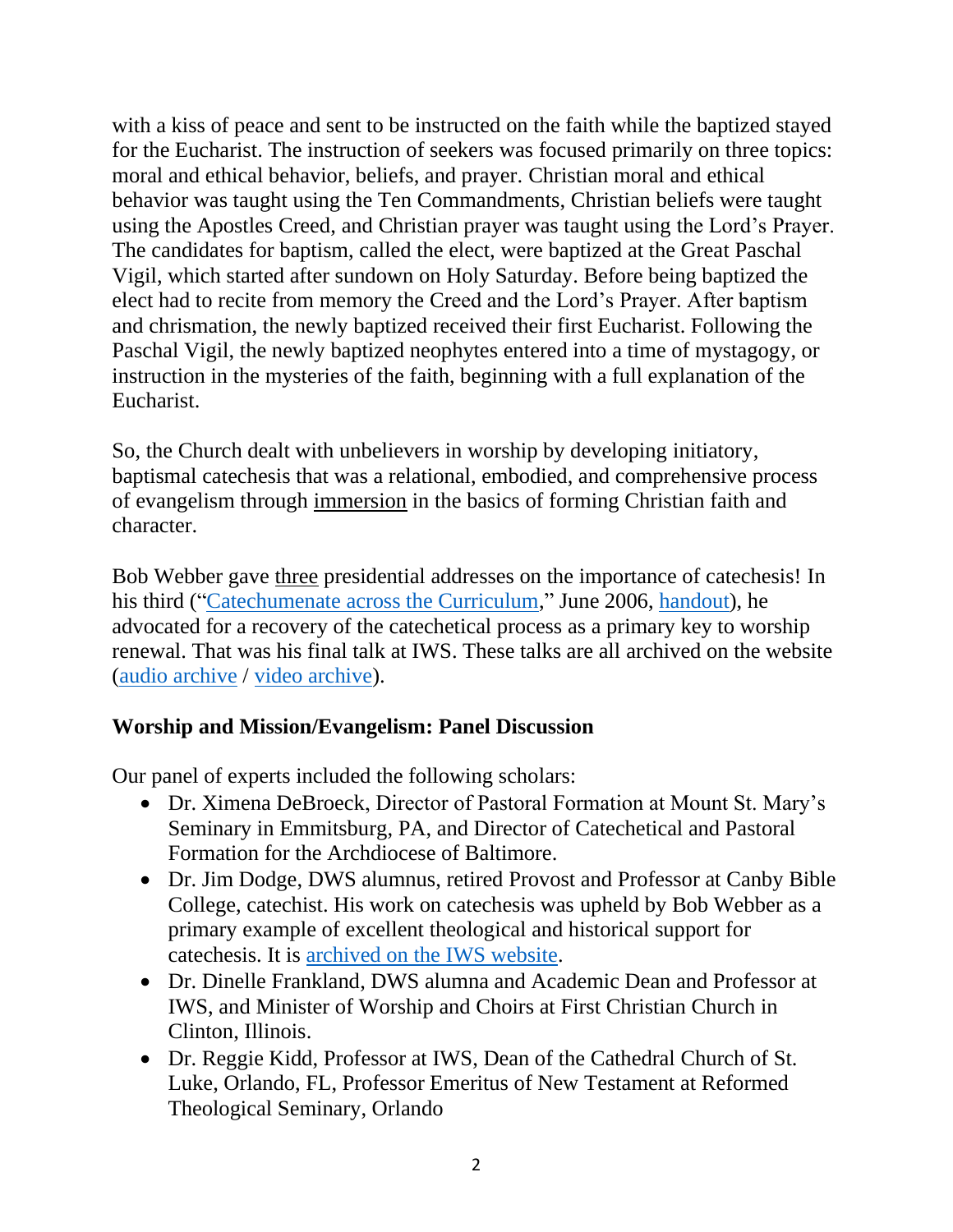• Dr. Greg Wilde, DWS alumnus and Professor at IWS. He is an ordained priest in the Episcopal Church/Anglican Communion.

All of these panelists are experts in catechesis, or Christian formation, and all have served on the IWS Catechesis Task Force. The video of the panel discussion can be found here: <https://iws.edu/2022/01/22jan-presidential-address/>

**Introduction to the Panel Discussion:** Although the word "catechesis" may not be widely used among all of our IWS family, the historically rooted concept is nevertheless at the heart of who we desire to be as the called-out people of God. In his book *[Ancient Future Evangelism](https://iws.christianbook.com/ancient-evangelism-making-church-forming-community/robert-webber/9780801091605/pd/091608?event=ESRCG)*, Bob Webber referred to catechesis as "Christian formation." This process educates maturing Christians in:

- the Story of God
- the Christian life as participation in the life of the Trinity
- the theological and scriptural background of our faith
- the moral and behavioral expectations they should consider to be normative
- the style and meaning of liturgical rites (shared elements) engaged communally for worship and formation, especially baptism and Eucharist

The process of catechesis begins prior to baptism and works hand in hand with mystagogy (teachings on the mysteries of the faith). Mystagogical catechesis focuses on the deeper revelations of sacred/sacramental life, increased conscious participation in that sacred/sacramental life, communal praxis and theology, and cultural/missional reflection. These types of learnings are considered basic, lifelong, and ever-changing processes for believers seeking ongoing spiritual growth to Christlikeness and unity of faith and practice.

**Implications:** IWS supports and embraces this process of initiatory and ongoing catechesis as the Church's timeless model for Christian formation. We seek to guide the IWS community in this process of becoming Christlike. We are also committed to be formators ourselves, and likewise to train others in our community to be formators.

**Questions to the Panel:** Please respond to these questions in light of the perspectives on Christian formation found in Bob Webber's book, *Ancient Future Evangelism*.